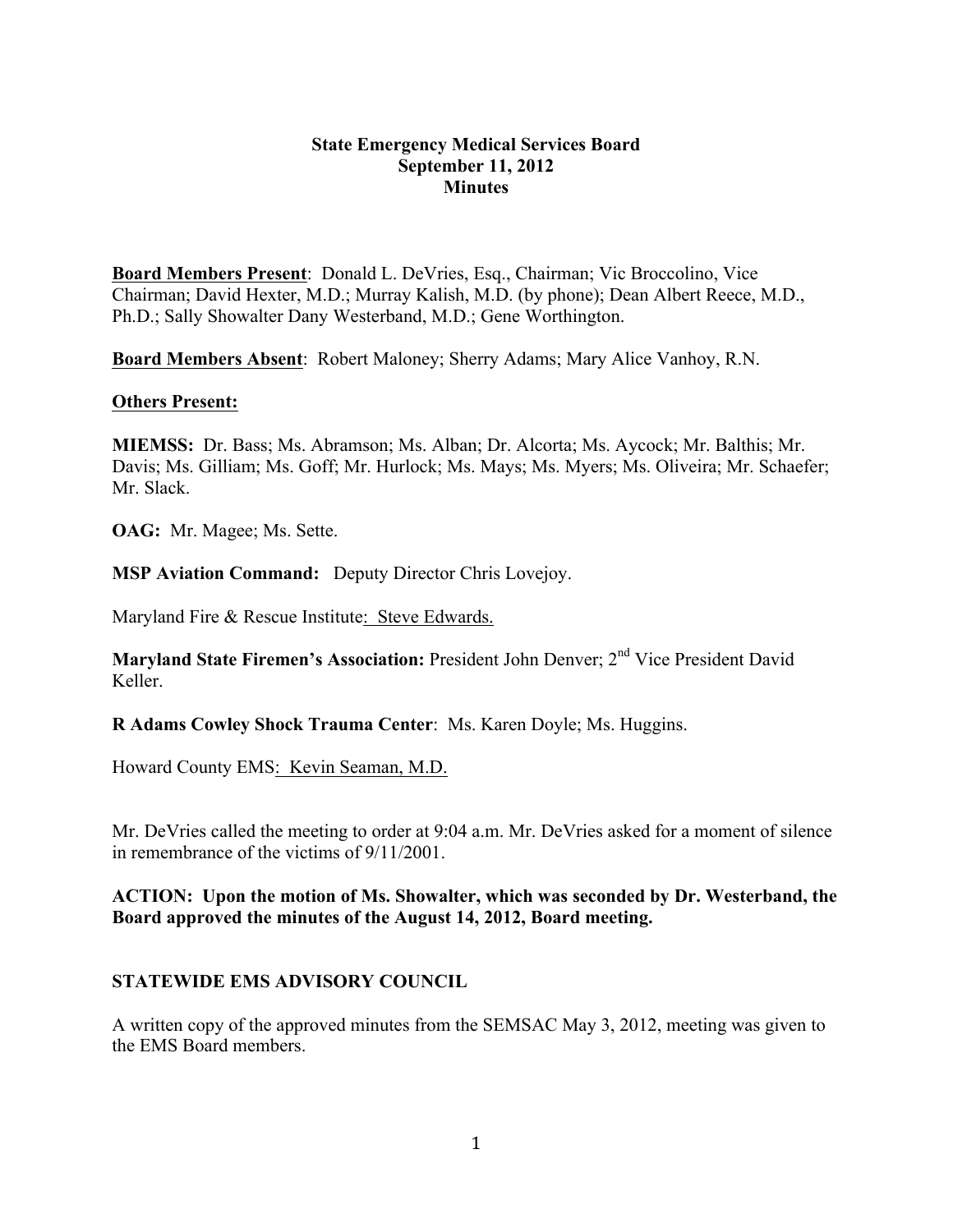Dr. Kalish stated that the draft AED Regulations were approved at the September 6, 2012, SEMSAC meeting with one change. The change made was to .01(3)C which now states: "Place all AEDs in locations which are visible and readily accessible *to any person willing to operate the AED* in the event of a cardiac arrest."

## **EXECUTIVE DIRECTOR'S REPORT**

EMS Plan. Dr. Bass said the MIEMSS staff continues work on updating the State EMS Plan.

Ambulance Safety Task Force. Dr. Bass reported that the Ambulance Safety Task Force Subcommittee continues its work to identify best practices and trends from jurisdictions throughout the State. The full taskforce should meet again in late fall.

Dr. Bass congratulated Gene Worthington on receiving the E. Wade Thomas Memorial Member of the Year Award at the Cumberland Valley Volunteer Firemen's Association Meeting in West Virginia.

# **LEGISLATIVE REPORT**

Dr. Bass reported that due to the projected insolvency of the EMS Operations Fund in FY2014, MIEMSS has submitted a proposal for departmental legislation that would increase the vehicle registration fee surcharge by \$3.50. If the proposal is approved, the bill could be considered by the Legislature during its 2013 Session. Dr. Bass noted, however, that departmental legislation is one of several alternatives that could be used to address the MEMSOF insolvency.

## **R ADAMS COWLEY SHOCK TRAUMA CENTER**

Ms. Doyle submitted a written report to the EMS Board. She said that patient volumes continue to be high. She reported that work on the new building is proceeding well.

Ms. Doyle also presented a video on distracted driving that had been made in collaboration effort with state and jurisdictional partners. She said that the four-minute video will be distributed to 400 driver's education training programs across the State.

## **MSP AVIATION COMMAND UPDATE**

Mr. Lovejoy reported that the pre-acceptance inspections have been completed two of the new helicopters #1 and #2. He said that delivery is expected by the end of the year pending FAA certification of customer requested modifications to the search light and medical interior.

Mr. Lovejoy said that the FAA has reinterpreted the training curriculum provided by the contractor administering the MSPAC transition pilot training. The FAA has stated that the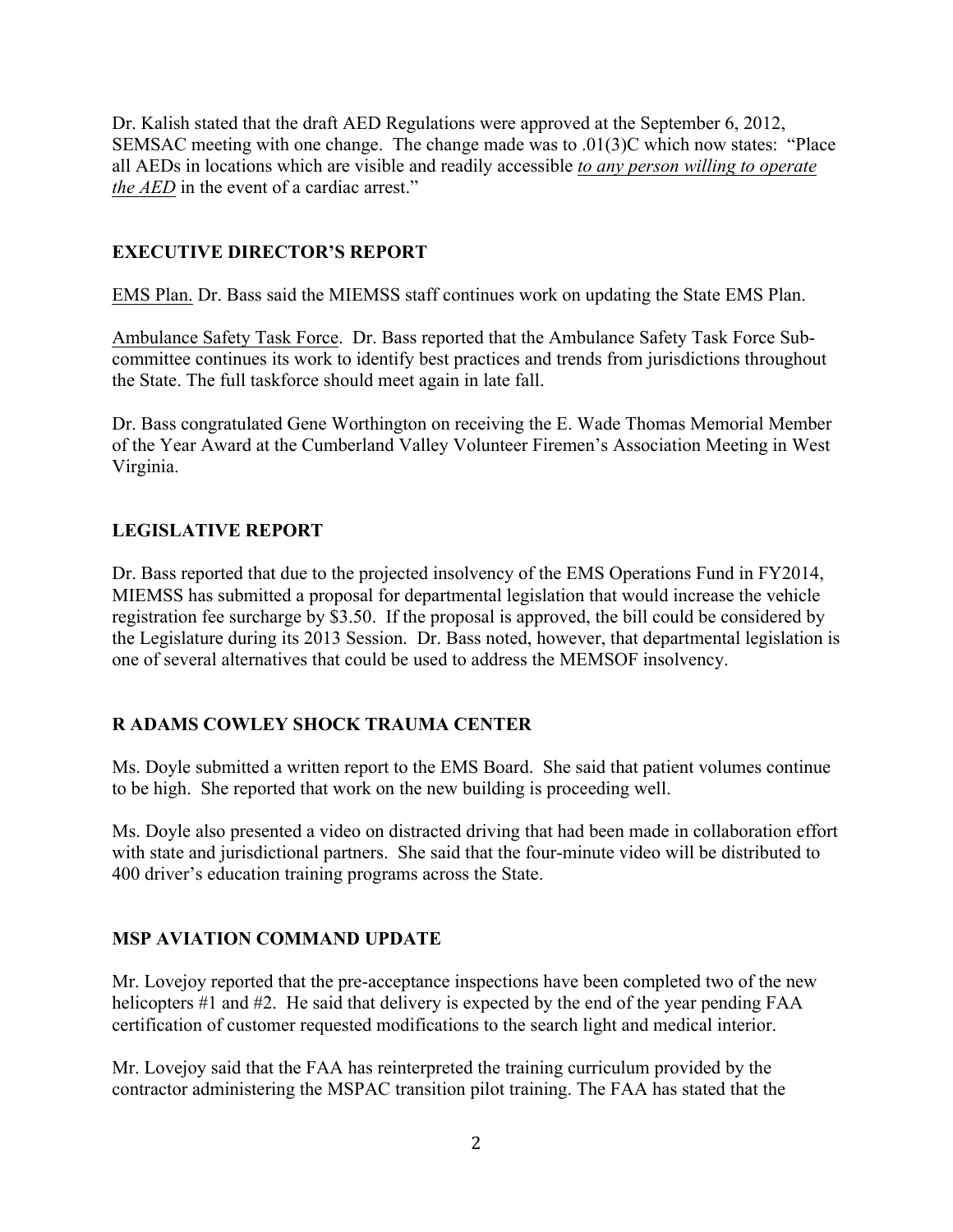coursework is insufficient for single pilot VFR type authorization. MSPAC, MDOT and AAC are working closely with the vendor and the FAA to resolve the current rating restriction.

Eighteen (18) Troopers with EMS training have been identified within the department to be assigned to the Aviation Command. These Troopers will begin transition into the Command as second providers when the current academy class graduates in February. The MSPAC intends to eventually place a second provider aboard all aircraft accordance with CAMTS Standards.

Trooper 5 (Cumberland) has begun utilizing dynamic deployment during peak times or during special events to address increased demands from Garrett County.

In October 2012 members of the MSPAC and Maryland Task Force 2 will travel to California for aerial rescue training with Los Angeles Fire Department (LAFD). LAFD operates 3 AW-139 aircraft and has extensive experience with hoist rescues.

During the first six months of 2012, aircraft were dispatched and launched on 104 missions in accordance with early activation guidelines established last year. These 104 missions resulted in 99 patient transports.

Due to vacancies and ongoing training requirements, the MSPAC has temporarily reduced the hours of operation for Trooper 2. MSPAC is working to ensure that peak hours are staffed and is working closely with U.S. Park Police to ensure 24/7 coverage.

Mr. Lovejoy said that MSP continues to have challenges with employee recruitment and retention of civilian pilots, maintenance technicians and Trooper/Flight Paramedics due to salaries well below industry standards.

## **MSFA UPDATE**

President John Denver introduced the new MSFA 2<sup>nd</sup> Vice President; David Keller.

President Denver said that the MSFA's three year plan was approved at the August Executive Committee meeting in Elkton. Recruitment and retention, working with state and jurisdictional partners, and the MEMSOF Coalition were included.

### **NEW BUSINESS**

SEMSAC By-Laws. Dr. Kalish presented the updated SEMSAC By-Laws to the EMS Board.

**ACTION: Upon the motion of Dr. Reece, which was seconded by Dr. Westerband, the Board approved the SEMSAC By-Laws.**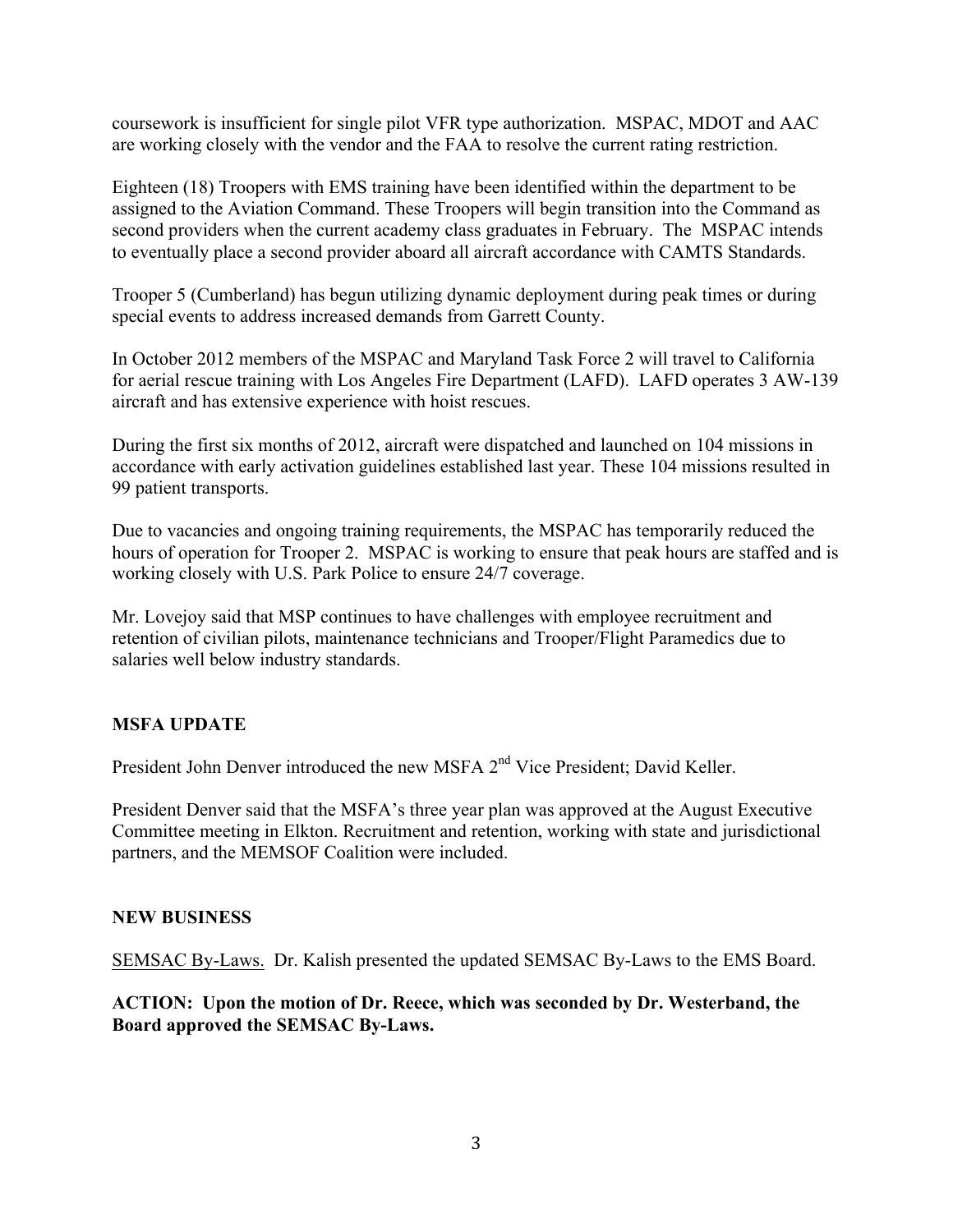Cardiac Arrest Steering Committee presentation. Dr. Kevin Seaman gave a power point presentation on the Maryland Cardiac Arrest Steering Committee that has been newly formed. Dr. Seaman will serve as chairman of the Committee. He discussed the need for the Committee, goals, membership, and topics that the Committee will consider. His presentation highlighted the disparity among communities in survival from cardiac arrest and how those outcomes could be improved. He said that the first meeting of the Committee will be held in October.

# **OLD BUSINESS**

AED Regulations. Ms. Sette presented the proposed AED Regulation amendments with the above stated requested change from the SEMSAC for publication by the Board.

## **ACTION: Upon the motion of Ms. Showalter, which was seconded by Dr. Westerband, the Board approved publication of the proposed AED Regulation amendments for public comment.**

COMAR 30.01.02 Incorporation by Reference. Mr. Magee stated that the proposed amendment to incorporate by reference the 2012 protocol changes into the Title 30 regulations had been published in the Maryland Register on July 13, 2012, with no comments.

## **ACTION: Upon the motion of Dr. Westerband, which was seconded by Dean Reece, the Board approved the published changes to COMAR 30.01.02.**

eMEDS Update. Joe Davis gave an update on statewide implementation and said that nonlicensed volunteers (drivers, etc.) need to be credentialed in eMEDS. There are currently 26,000 credentialed users of eMEDS with 14,000 users that have logged-in to date. The latest release from ImageTrend is Field Bridge Xpress which includes multi-platform support for mobile devices. Pricing and functionality are being assessed.

Communications Update. Mr. Balthis reported that MIEMSS has been working on becoming narrowband compliant for the last 5 years, in accordance with FAA requirements that all narrowband operations be completed by January 1, 2013. He said that Region IV was completed in two phases in May and June 2012 respectively. MIEMSS began narrowband operation in western Maryland's EMRC the first week of September 2012. Region V will convert to narrowband operation on October 12, 2012, with Region III's operation to be completed on November 14, 2012. Mr. Balthis also said that although the Radio Grant is closed, there are some certified pre-owned radios from PG County available.

Mr. Balthis reported that Phase I of the 700 MHz implementation is moving forward and testing will begin in late September or early October 2012; areas to be covered include I-95 in Harford County, Harry Nice Bridge, ICC, parts of Baltimore's Inner Harbor and St Mary's County. This will be operational by January 1, 2013, due to the narrowband requirements affecting MTA,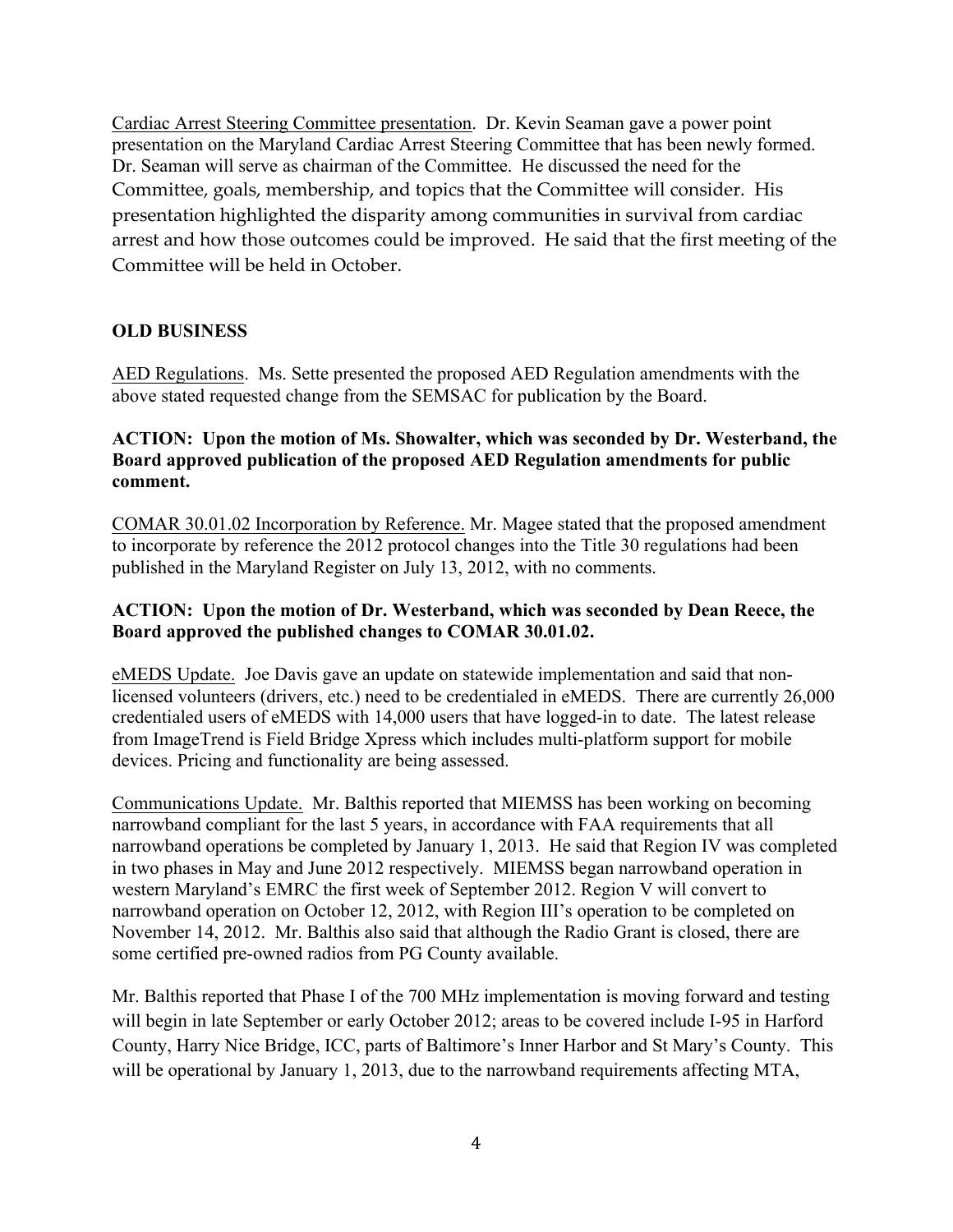DNR and others. Phase II, Region IV, is under way. A waiver was received from the FCC in August to use 700 MHz frequencies for air-to-ground helicopter communications.

Mr. Balthis said that a PORFP was released on September 4, 2012, for contracting with a consultant to initiate the first phase of the upgrade to the MIEMSS Communications Center.

Mr. Balthis introduced Mr. Chris Bechtel as the newest member of the MIEMSS IT staff.

Dr. Bass noted the many complex projects underway in IT and Communications. Dr. Bass thanked all MIEMSS staff, including Dave Balthis, Rich Berg, and Joe Davis for their excellent work.

Mr. DeVries announced that the Board would be retiring to Executive Session, after which it would reconvene in Open Session.

The purpose of the closed session was to carry out administrative functions under State Government Article §10-502(b), to obtain legal advice from counsel under State Government Article § 10-508 (a) (7), to discuss certain site reviews and maintain certain records and information in confidence as required by Health Occupations Article §14-506 (b) under State Government Article § 10-508(a) (13).

## **ACTION: Upon the motion of Mr. Broccolino, which was seconded by Dr. Westerband, the Board adjourned to Executive Session.**

The closed session was attended by:

**Board Members Present**: Donald L. DeVries, Esq., Chairman; Vic Broccolino; David Hexter, M.D.; Murray Kalish, M.D. (by phone); Dean Albert Reece, M.D., Ph.D. (by phone); Sally Showalter; Dany Westerband, M.D.; Gene Worthington.

**Board Members Absent**: Robert Maloney; Sherry Adams; Mary Alice Vanhoy, R.N.

### **Others Present:**

**MIEMSS:** Dr. Bass; Ms. Abramson; Ms. Goff; Ms. Aycock

**MFRI**: Steve Edwards

**OAG:** Mr. Magee; Ms. Sette.

### **MSP Aviation Command:** Mr. Lovejoy

The Board approved the closed session minutes from the August 14, 2012, meeting.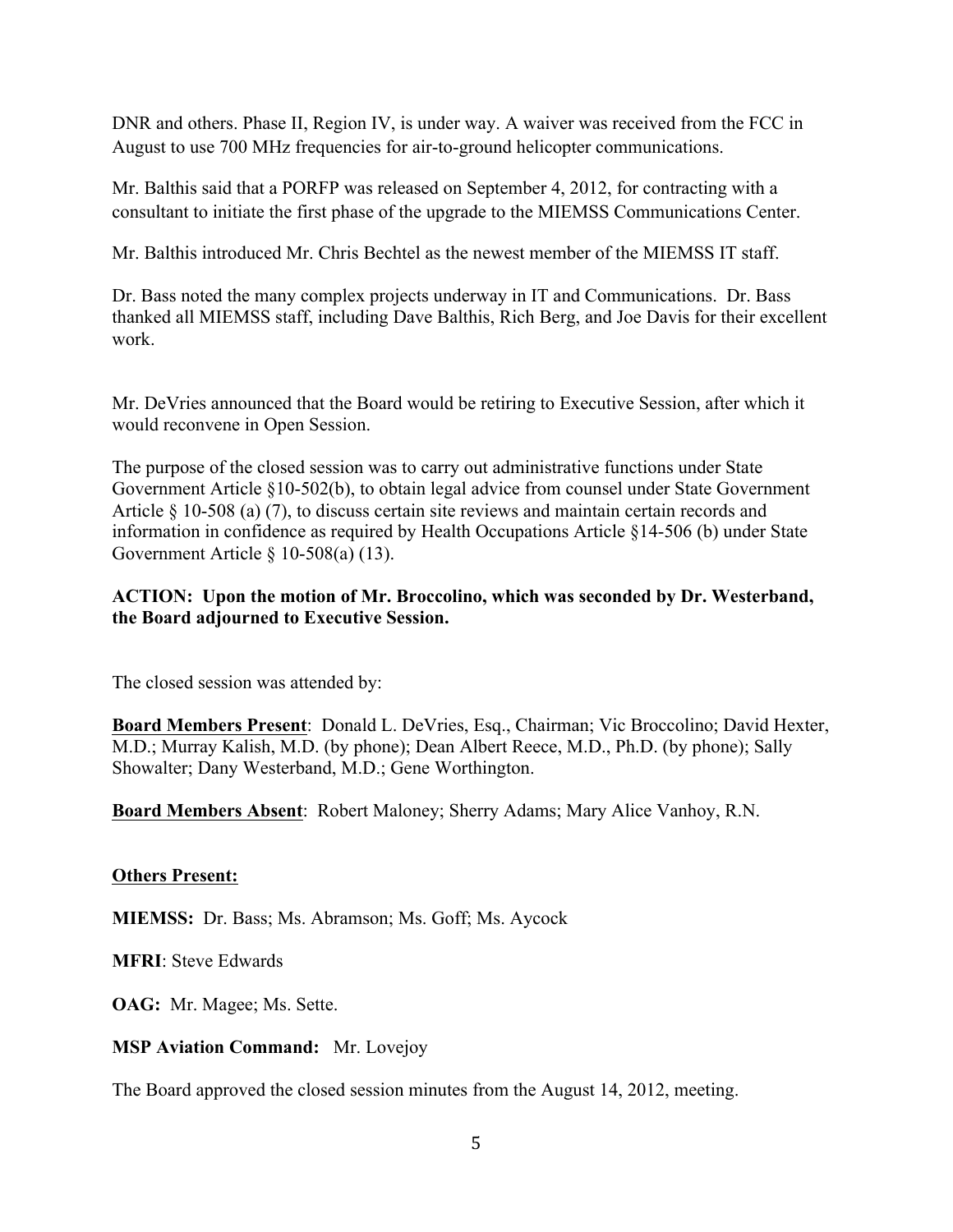The Board approved the proposed budgets for the entities supported by the MEMSOF.

The Board discussed an EMS educational program.

The Board was provided information regarding the designation of base stations.

The Board was provided information regarding a designated perinatal referral center.

### **The Board reconvened into Open Session.**

**Board Members Present**: Donald L. DeVries, Esq., Chairman; Vic Broccolino; M.D.; Murray Kalish, M.D. (by phone); Dean Albert Reece, M.D., Ph.D.; Sally Showalter; Dany Westerband, M.D.; Gene Worthington.

**Board Members Absent**: Robert Maloney; Sherry Adams; Mary Alice Vanhoy, R.N. ;David Hexter,

### **Others Present:**

**MIEMSS:** Dr. Bass; Ms. Abramson; Ms. Goff

**OAG:** Mr. Magee; Ms. Sette.

**ACTION: Upon the motion of Mr. Broccolino, which was seconded by Dean Reece, the Board approved Base Station designations as follows:**

**Five-year designation:**

**Atlantic General Hospital Baltimore Washington Medical Center MedStar Franklin Square Hospital Garrett County Hospital Johns Hopkins Bayview Center Mercy Medical Center St. Joseph Medical Center**

**Two-year designation:**

**Maryland General Hospital**

**One-year designation:**

**Carroll Hospital Center**